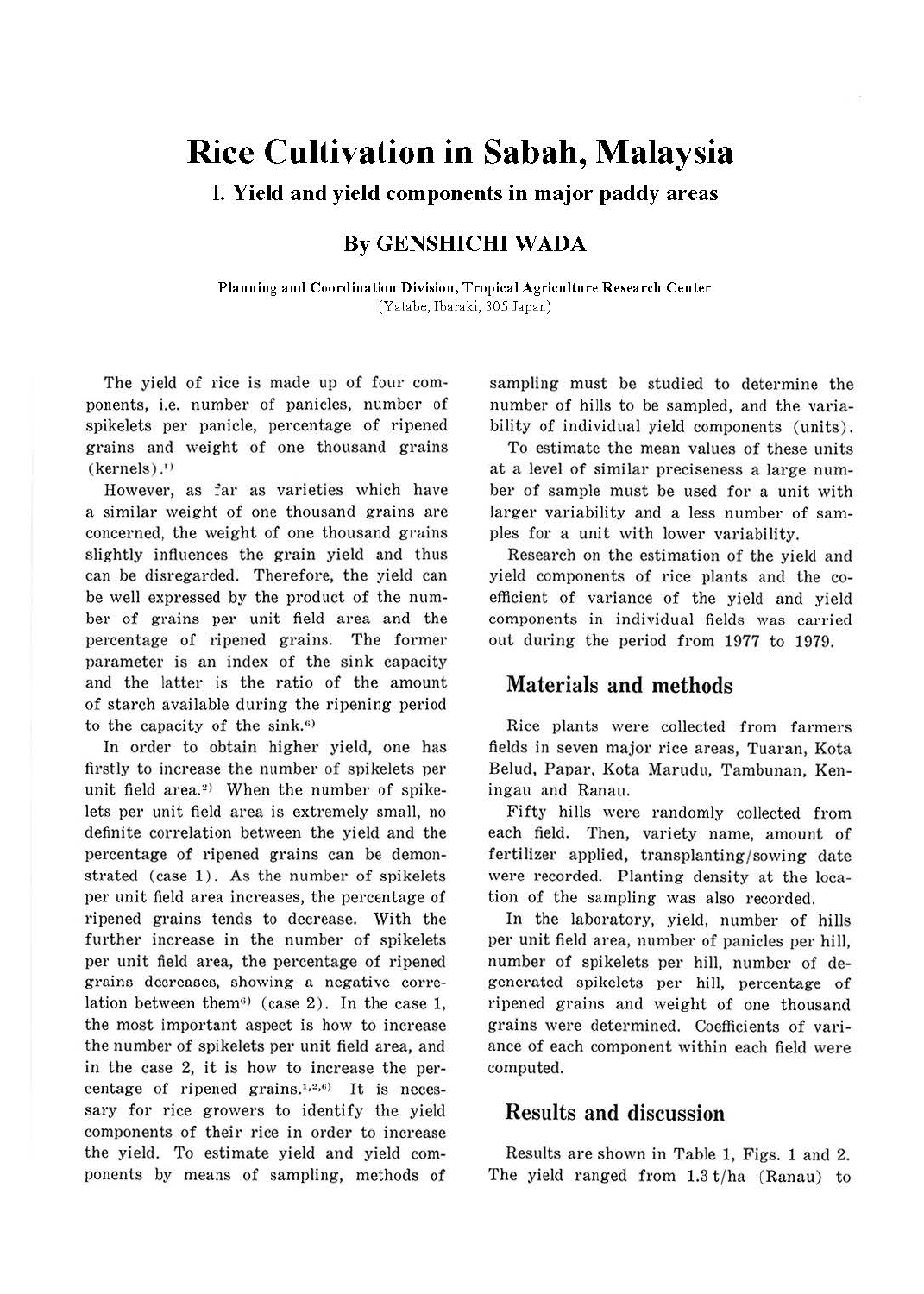| District  | Variety<br>group              | Plant<br>density<br>$(hills m^{-2})$               | No. of<br>panicles<br>$(m^{-2})$ | No. of spikelets                          |               | Percentage<br>of                                                                               | Percen-<br>tage of       | Wt of<br>1000 | Yield       |
|-----------|-------------------------------|----------------------------------------------------|----------------------------------|-------------------------------------------|---------------|------------------------------------------------------------------------------------------------|--------------------------|---------------|-------------|
|           |                               |                                                    |                                  | (panicle <sup>-1</sup> ) $(10^{3}m^{-2})$ |               | degenerated<br>spikelets<br>$(\%)$                                                             | ripened<br>grains<br>(%) | grains<br>(g) | (t/ha)      |
|           | a) Yield and yield components |                                                    |                                  |                                           |               |                                                                                                |                          |               |             |
| Tuaran    | Improved                      | $18.8 - 19.7$                                      | 184-350                          | $76 - 115$                                | $18.7 - 38.8$ | $11.9 - 27.0$                                                                                  | $76 - 86$                | $22.9 - 25.5$ | $2.1 - 5.7$ |
|           | Local                         | $6.6 - 12.3$                                       | $115 - 140$                      | 109-170                                   | 14.8-19.5     | $26.4 - 37.0$                                                                                  | $74 - 85$                | $25.3 - 28.8$ | $3.1 - 4.3$ |
| K. Belud  | Improved                      | $7.9 - 15.4$                                       | 130-256                          | 85-138                                    | $14.0 - 28.5$ | $5.9 - 32.6$                                                                                   | $52 - 84$                | $24.7 - 27.4$ | $1.7 - 5.4$ |
|           | Local                         | $5.5 - 6.4$                                        | $90 - 127$                       | $121 - 163$                               | $13.9 - 15.1$ | $31.5 - 47.2$                                                                                  | $57 - 81$                | $25.0 - 26.7$ | $2.1 - 2.6$ |
| Papar     | Improved                      | $11.2 - 23.4$                                      | 161-293                          | 84-122                                    | $15.4 - 26.4$ | $18.3 - 38.3$                                                                                  | $59 - 82$                | $21.1 - 27.5$ | $3.4 - 6.7$ |
| K. Marudu | Improved                      | $9.1 - 15.8$                                       | 144-189                          | $105 - 135$                               | $15.1 - 28.3$ | $14.0 - 18.3$                                                                                  | $75 - 80$                | $24.0 - 25.0$ | $3.0 - 4.7$ |
| Tambunan  | Local                         | $4.7 - 9.3$                                        | 69-161                           | $91 - 163$                                | $6.8 - 17.3$  | $27.7 - 46.9$                                                                                  | $80 - 90$                | $21.7 - 31.5$ | $1, 8-4, 3$ |
| Keningau  | Local                         | $7.9 - 9.5$                                        | $93 - 182$                       | 110-166                                   | $11.0 - 27.3$ | $19.0 - 43.6$                                                                                  | 74-89                    | $22.1 - 27.6$ | $2.2 - 6.4$ |
| Ranau     | Local                         | $5.8 - 7.8$                                        | $58 - 72$                        | $103 - 146$                               | $5.0 - 10.0$  | $30.1 - 37.6$                                                                                  | $80 - 86$                | $26.4 - 32.8$ | $1.3 - 2.5$ |
| b)        |                               | Coefficient of variance of yield components $(\%)$ |                                  |                                           |               |                                                                                                |                          |               |             |
| Tuaran    | Improved                      | $4 - 25$                                           | $13 - 36$                        | $10 - 22$                                 | $14 - 33$     | $\overline{\phantom{a}}$                                                                       | $5 - 10$                 | $2.3 - 5.3$   | $14 - 41$   |
|           | Local                         | $7 - 13$                                           | $24 - 35$                        | $10 - 24$                                 | $23 - 29$     | $\overline{\phantom{a}}$                                                                       | $5 - 9$                  | $3.9 - 6.1$   | $24 - 31$   |
| K. Belud  | Improved                      | $6 - 14$                                           | $16 - 27$                        | $13 - 19$                                 | $15 - 25$     | $\longrightarrow$                                                                              | $4 - 17$                 | $2.3 - 4.3$   | $23 - 29$   |
|           | Local                         | $5 - 6$                                            | $14 - 32$                        | $11 - 15$                                 | $20 - 25$     | $\overline{\phantom{a}}$                                                                       | $23 - 25$                | $2, 4-4, 2$   | $21 - 40$   |
| Papar     | Improved                      | $4 - 17$                                           | $15 - 30$                        | $11 - 30$                                 | $20 - 24$     | $\longrightarrow$                                                                              | $5 - 23$                 | $2, 7 - 7, 0$ | $21 - 35$   |
| K. Marudu | Improved                      | $5 - 13$                                           | $17 - 21$                        | $8 - 19$                                  | $18 - 23$     | $\equiv$                                                                                       | $5 - 8$                  | $2, 5 - 5, 1$ | $15 - 22$   |
| Tambunan  | Local                         | $5 - 10$                                           | $11 - 35$                        | $15 - 24$                                 | $20 - 37$     | $\overline{\phantom{a}}$                                                                       | $4 - 14$                 | $1, 9-5, 4$   | $19 - 33$   |
| Keningau  | Local                         | $3 - 16$                                           | $16 - 31$                        | $14 - 23$                                 | $16 - 34$     | $\overline{\phantom{a}}$                                                                       | $4 - 15$                 | $2.7 - 5.5$   | $18 - 33$   |
| Ranau     | Local                         | $5 - 10$                                           | $20 - 28$                        | $15 - 21$                                 | $19 - 32$     | $\overline{\phantom{a}}$                                                                       | $6 - 9$                  | $3.6 - 5.1$   | $20 - 31$   |
|           |                               |                                                    |                                  |                                           |               | c) Coefficient of variance of average value of yield and yield components within all districts |                          |               |             |
|           |                               | 37.5                                               | 43.6                             | 23.8                                      | 36.2          | 35.4                                                                                           | 10.1                     | 10.4          | 31.0        |

Table 1. Yield and yield components of rice plant in each district

 $6.7 t/ha$  (Papar). In general, the yield of improved varieties was higher than that of the local long term varieties, except a few samples. There was a highly positive correlation coefficient between the yield and the number of panicles per unit field area  $(r=0.909***)$ as seen in Fig. 1. A positive correlation was also found between the yield and the number of panicles per unit field area  $(r=0.435***)$ , although it was not as high as that between the yield and the number of spikelets per unit field area. But in the group of improved varieties or that of local Jong term varieties, there was a higher correlation coefficient between the yield and the number of panicles per unit field area  $(r=0.738***$  for the improved variety group,  $r = 0.721***$  for the local long term variety group). There was also a positive correlation coefficient between the number of panicles per unit field area and the number of spikelets per unit field area  $(r=0.741***)$ 

but no correlation was found between the yield and the percentage of ripened grains.

Therefore, it is concluded that the yield of rice in Sabah is controlled by the number of spikelets per unit field area, which depends on the number of panicles per unit field area. There was also a relationship between the number of panicles per unit field area and planting density  $(r=0.750***)$ . Nozaki already reported that the yield of paddy was controlled by the number of spikelets per unit field area in farmers fields of West Malaysia.<sup>5)</sup>

Planting density was higher for the improved varieties than for the local long term varieties, and it was higher in Tuaran, Papar, Keningau than in Kota Belud and Ranau.

The number of panicles per hill ranged from 13 to 27 for the improved varieties, and 12-26 for the local long term varieties, showing only a few differences between the improved varieties and the local long term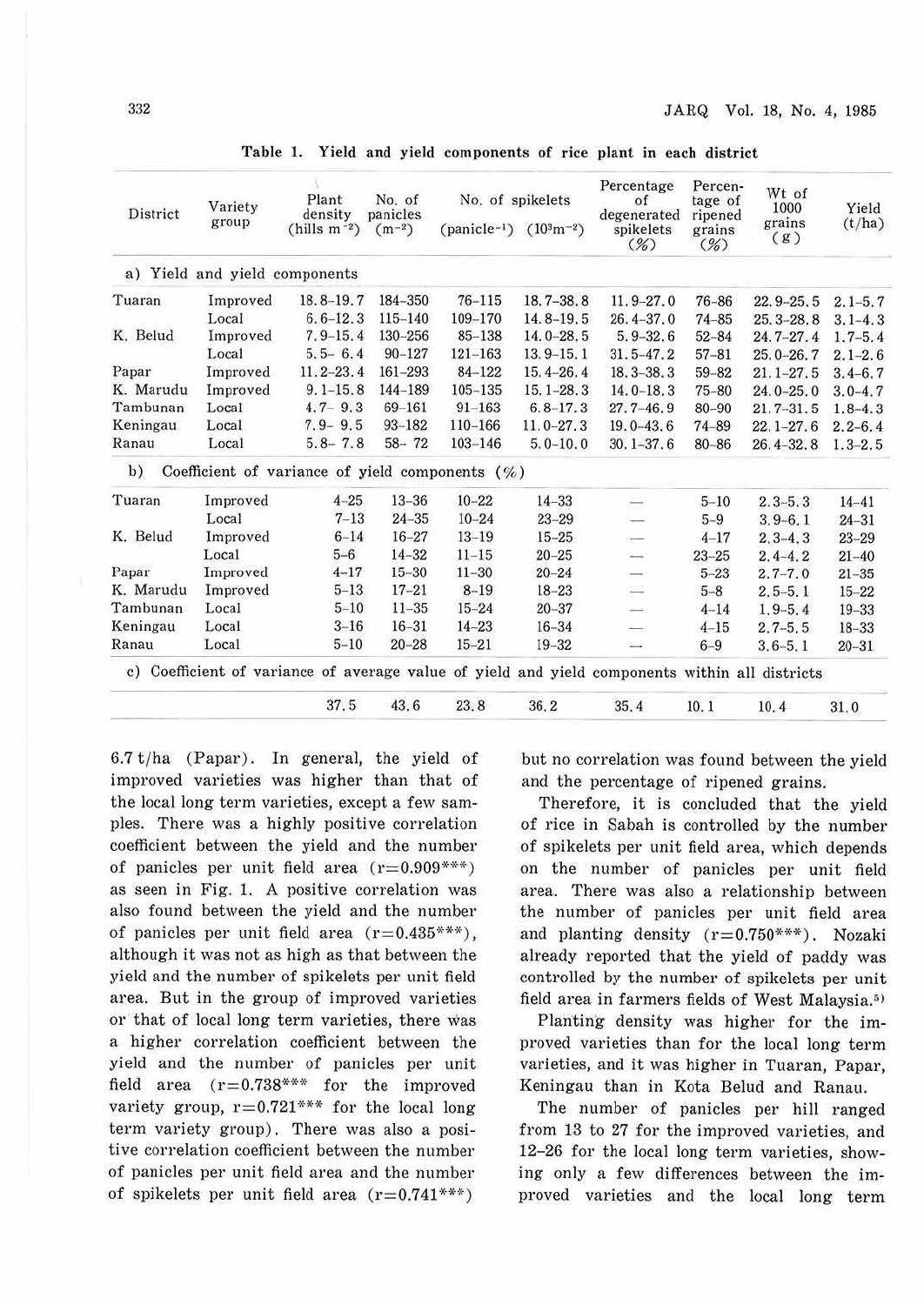

Fig. 1. Relationship between number of spikelets and yield





Note: \* Plots located below the curve indicate that they were top dressed and hence they showed low percentage of degenerated spikelets.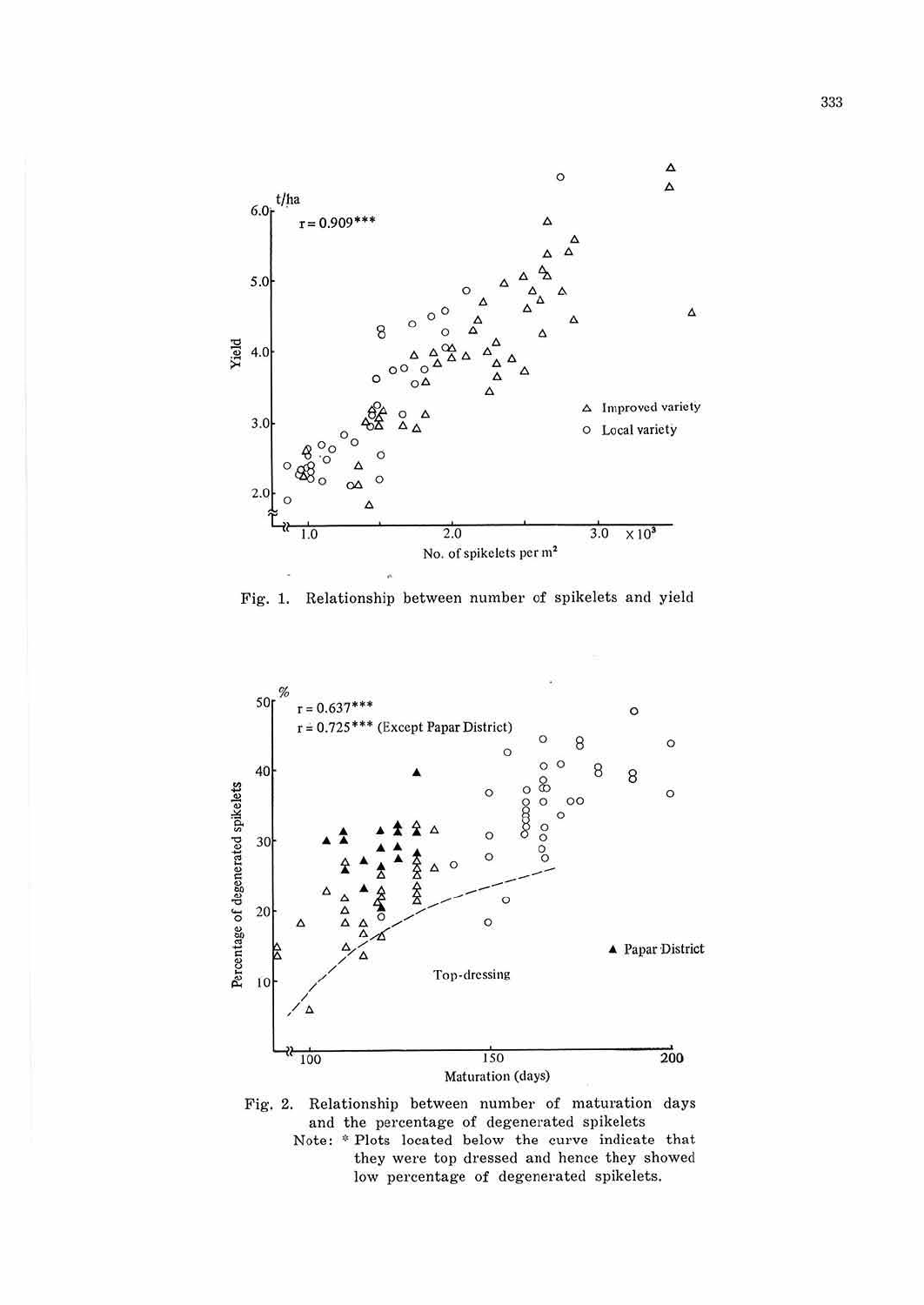varieties and also among different districts.

The number of panicles per unit field area was higher for the improved varieties than for the local long term varieties. It was higher in Tuaran and Papar than in Kota Marudu and Kota Belud in the case of the improved varieties. In the case of the local long term varieties, it was lower in Ranau than in other districts.

The number of spikelets per panicle was higher for the local long term varieties than for the improved varieties. It was higher in Kota Marudu than in Tuaran and Papar in the case of the improved varieties. There were a few differences in the number of spikelets per panicle among different districts in the case of the local long term varieties.

The percentage of the number of degenerated spikelets to that of differentiated ones was much higher for the local Jong term varieties than for the improved varieties, suggesting a highly positive correlation with the life span of varieties (Fig. 2) . The longer the life span (exclusive of the nursery stage) of rice plants in the field, the higher percentage of degenerated spikelets was found.<sup>3)</sup> The reason for this phenomenon can be ascribed to the nitrogen metabolism of rice  $plant$ . $3,6)$ 

Therefore, the number of differentiated spikelets per panicle must be much larger for the local long term varieties than for the improved varieties.

As already shown in Fig. 1, the number of spikelets per unit field area was higher for the improved varieties than for the local long term varieties except a few samples. However, the number of degenerated spikelets per unit field area was much higher for the local long term varieties than for the improved varieties, although the number of differentiated spikelets per unit field area was not so much different between the both groups. Therefore, the difference in the number of spikelets per unit field area between the both groups appears to be primarily controlled by the number of degenerated spikelets per unit field area. The way of increasing the number of spikelets should be different between the

both groups. For the improved varieties, it is most important to increase the number of differentiated spikelets per unit field area by increasing the planting density and the rate of basal fertilizer. However, for the local Jong term varieties it is important not only to increase the number of differentiated spikelets per unit field area but also to decrease the number of degenerated spikelets by application of nitrogen fertilizer during the period from the late spikelet initiation stage to the stage immediately prior to the reduction division stage of pollen mother cells  $(PMC)$ .<sup>1,5)</sup>

As seen in Fig. 2, the position of Papar District is far isolated from other districts, showing that the yield performance of rice in Papar was different from that of other districts. Therefore, it can be assumed that cultural practices (selection of varieties, fertilizer application, planting density, etc.) adopted in Paper must be different from those in other districts.

The percentage of ripened grains ranged from 75% to 85% in almost all the fields except a few cases where damage caused by diseases or insect pests was recorded. There was no difference in the percentage of ripened grains among different districts and between the improved varieties and the local long term varieties. Since these values were satisfactory, it can be concluded that it would be difficult to further improve the percentage of ripened grains to increase the yield.

The coefficients of variance (CV) of yield and each component within a district are shown in Table 1 (b). Using the CV of each yield component, one can easily determine how many samples should be collected by using Matsushima's table.<sup>1)</sup>

The CV of the average value of each component for all the districts is shown in Table  $1(c)$ . Using this value one can easily determine which component is the most variable in the State and hence requires improvement.

The CV of each component in the districts of Sabah showed the same value as that in Kedah, Malaysia and in Japan except for the planting density.<sup>1,4)</sup> But, in some fields, the **if** CV of the weight of one thousand grains was